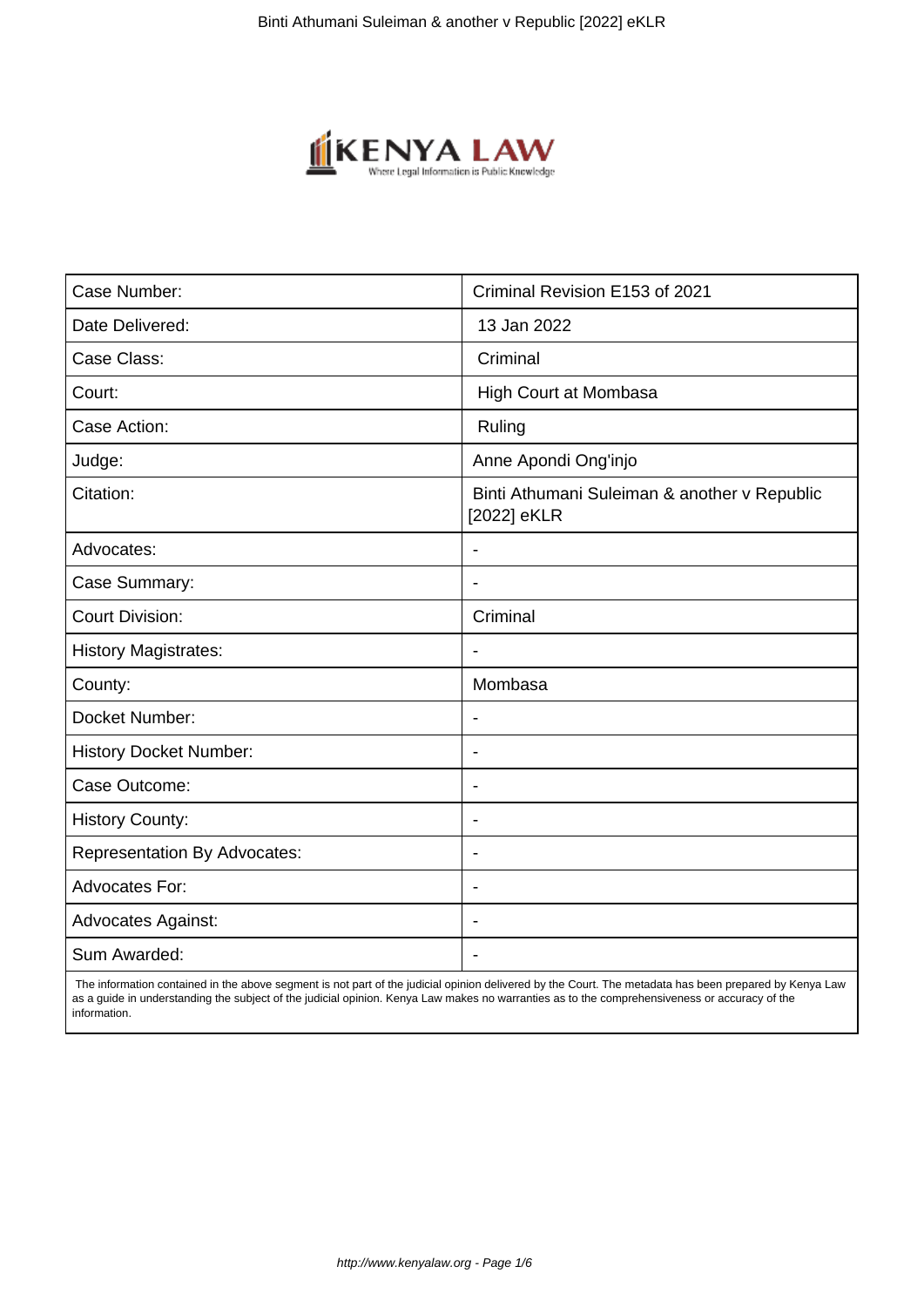## **REPUBLIC OF KENYA**

## **IN THE HIGH COURT OF KENYA**

## **AT MOMBASA**

#### **CRIMINAL REVISION NO. E153 OF 2021**

# **BINTI ATHUMANI SULEIMAN..................1ST APPLICANT**

**MOHAMED SUWARI SULEIMAN..........2ND APPLICANT**

**-V/S-**

**REPUBLIC..............................................................................RESPONDENT**

# **RULING**

#### **Application**

1. The application dated 15<sup>th</sup> July 2021 was brought under Section 362 of the Criminal Procedure Code and all other enabling provisions of law.

2. The Applicant seeks for orders that the Honourable Court be pleased to offer revision, set aside and/or quash the order cash bail terms by Honourable Chief Magistrate E. Nyaloti in Mombasa Criminal Case No. E420 of 2021 made on 18t March 2021 by revising the same to less punitive amounts and order a refund of the balance to the depositer, 1<sup>st</sup> Applicant herein. That the Honourable Court b pleased to offer revision, set aside and/or quash the order declining transfer of the matter to Kwale Law Court reason by Honourable Resident Magistrate V. Adet made on 8<sup>th</sup> July 2021 in Mombasa Criminal Case No. E420 of 2021. That the Honourable Court be pleased in the alternative to order the above that the matter be transferred for hearing and determination in Kwale Court.

3. The application was premised on the grounds that the offence with regards to which the Applicants herein is alleged to have committed is within the local limits of Kwale Law Courts. That the Accused persons were arrested in the precincts of Kwale Law Courts and charged at Mombasa Law Court in open disregard of the law. That the alleged offences all took place within the jurisdiction of Kwale Law Courts. The Applicants cited Sections 66, 71 and 78 of the Criminal Procedure Code. That it is not an answer that some of the witnesses are based in Mombasa to have the proceedings conducted in Mombasa Law Courts in express contravention of statute. That Mombasa Law Court is a forum of non-convenience given the Accused ordinarily reside within the local limits of Kwale Law Courts and are forced to incur travel expenses to attend court in Mombasa.

4. The application is supported by an affidavit sworn on  $15<sup>th</sup>$  July 2021 by Binti Athumani Suleimani, for  $1<sup>st</sup>$  Accused Applicant competent to swear the affidavit and on behalf of the co-Applicant as well and with such other grounds.

#### **Response**

5. When the matter came up for mention on  $29<sup>th</sup>$  November 2021, the prosecution counsel for the respondent pointed out to court that they wished to adopt their submission in the lower court.

6. The Replying Affidavit sworn on 21st May 2021 by No. 230143 SSP Simon Wabwire of Regional Directorate of Criminal Investigations Unit and the leading investigating officer in the matter stated that the facts of the case are that during the year 2019 in Mbuguni Area within Kwale County, the accused persons jointly with others not before court took possession of plot number Kwale/Mbuguni phase IS S/391 property of one Abdulsalam Mohammed Kassam without colour of right and held possession of the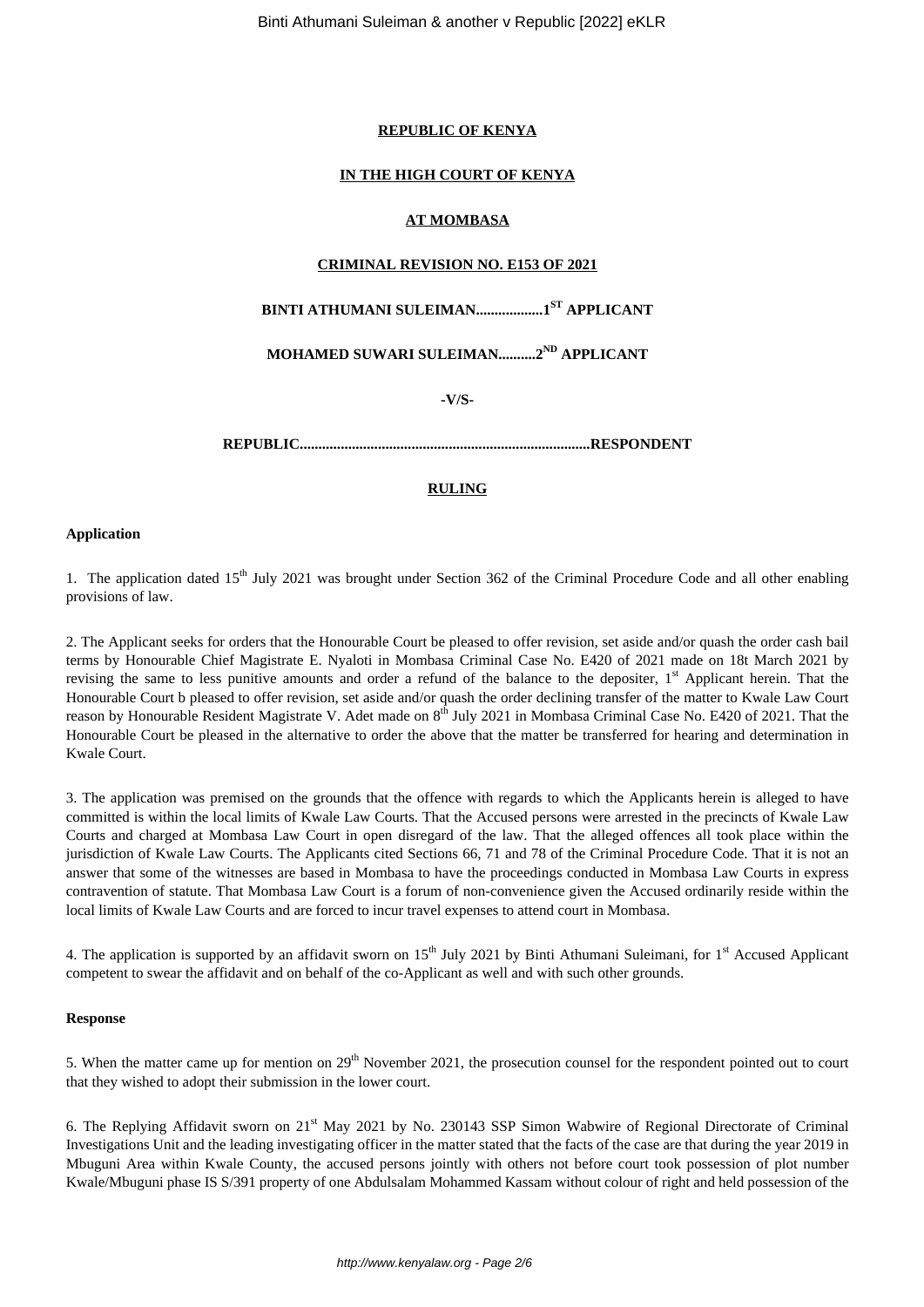said property in a manner likely to cause a breach of peace against Abdulsalam Mohammed who is the rightful legal owner of the property.

7. The Investigating Officer stated that it is not disputed that the offence was committed within Kwale County, however, the filing of the matter at the Mombasa Law Courts is in keeping with the *forum non conveniens* principle as it shall ensure that the case meets the ends of justice. That the investigation has established that holding a fair and proper trial will not be conducive if the matter was transferred to Kwale Law Courts. That the investigations have established that all of the witnesses in this matter reside within Mombasa County.

8. The Investigating Officer stated that during the investigations they faced a lot of resistance and animosity by the accused persons supported by the locals of the area when they went to view the said property and take photographs. Hence given the conduct of the accused persons and the locals and the sensitivity of the case as it deals with land, there is a clear evidence that the security of the witnesses in the matter will be highly compromised if they are made to travel to Kwale County for trial.

9. The Investigating Officer stated that the investigations have established that the first accused person has a very strong political influence within the county hence there is a high likelihood that the witnesses may be threatened and the evidence in place may be interfered with and this will undermine the likelihood of a fair trial. That filing the matter in Mombasa Law Courts is for the interest of all parties and for the ends of justice. That the Applicants have not demonstrated what prejudice they stand to suffer if the matter is heard and determined in the Chief Magistrate's Court in Mombasa.

#### **Analysis and Determination**

10. This court has considered the Notice of Motion Application dated 15<sup>th</sup> July 2021 and the Supporting Affidavit thereto sworn on the same day by Binti Athumani Suleiman and the Replying Affidavit sworn on 21<sup>st</sup> May 2021 by No. 230143 SSP Simon Wabwire of Regional Directorate of Criminal Investigations Unit and the leading investigating officer in the matter. The issues for determination therefore are:-

i) Whether the matter can be transferred from Mombasa Law Courts to Kwale Law Courts for hearing and determination

ii) Whether the cash bail terms can be revised to less punitive amounts and a refund of the balance made to the depositer, 1st Applicant herein

## **Whether the matter can be transferred from Mombasa Law Courts to Kwale Law Courts for hearing and determination**

11. The Applicants prayed for transfer of the matter from Mombasa Law Courts on grounds that the offence with regards to which the Applicants herein is alleged to have committed is within the local limits of Kwale Law Courts. That the Accused persons were arrested in the precincts of Kwale Law Courts and charged at Mombasa Law Court in open disregard of the law. That the alleged offences all took place within the jurisdiction of Kwale Law Courts.

12. **Section 81** of the **Criminal Procedure Code** provides for the power of the High Court to change venue as follows:-

**(1) Whenever it is made to appear to the High Court:-**

**(a) that a fair and impartial trial cannot be had in any criminal court subordinate thereto; or**

**(b) that some question of law of unusual difficulty is likely to arise; or**

**(c) that a view of the place in or near which any offence has been committed may be required for the satisfactory trial of the offence; or**

**(d) that an order under this section will tend to the general convenience of the parties or witnesses; or**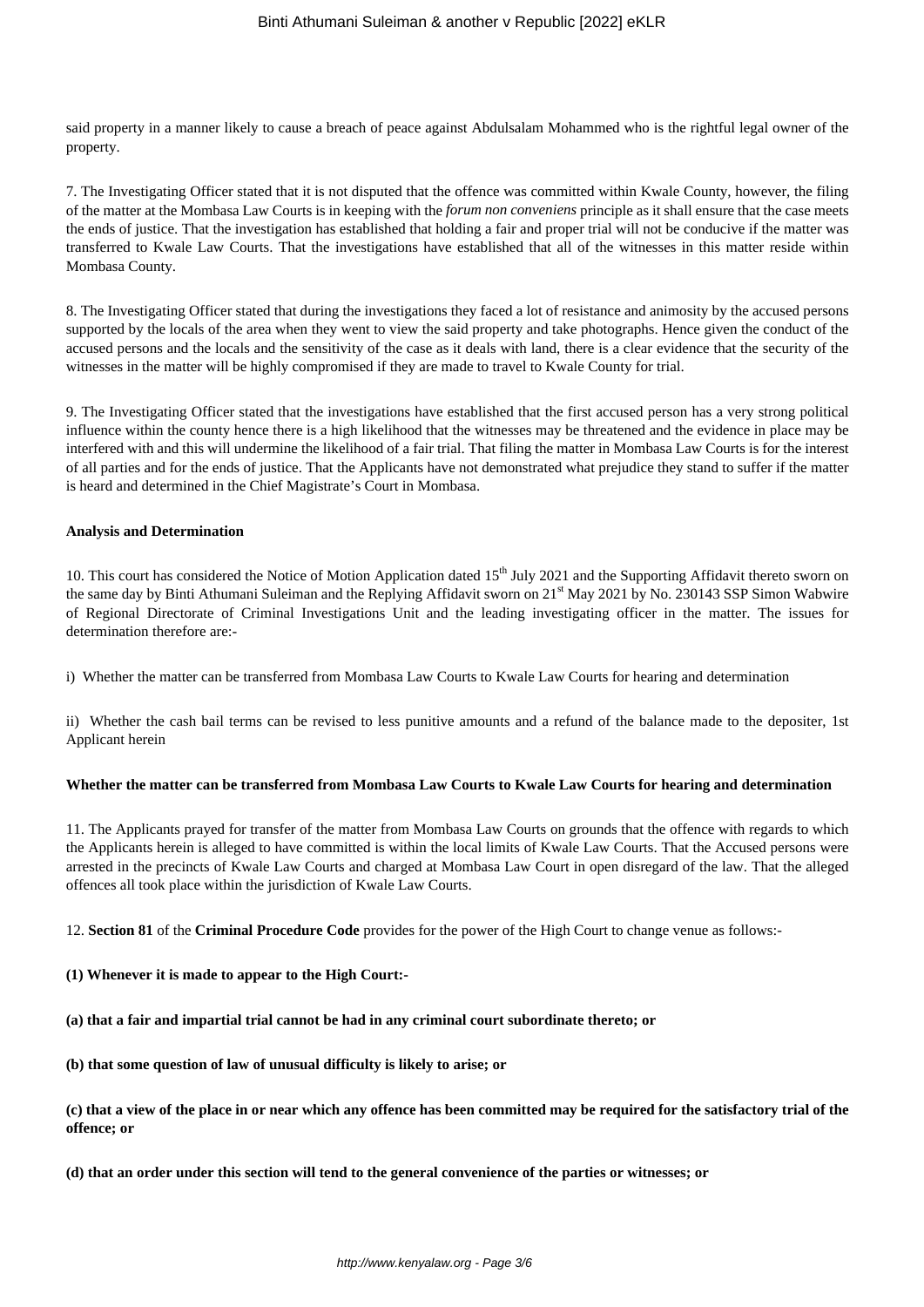**(e) that such an order is expedient for the ends of justice or is required by any provision of this Code, it may order:-**

**(i) that an offence be tried by a court not empowered under the preceding sections of this Part but in other respects competent to try the offence;**

**(ii) that a particular criminal case or class of cases be transferred from a criminal court subordinate to its authority to any other criminal court of equal or superior jurisdiction;**

**(iii) that an accused person be committed for trial to itself.**

**(2) The High Court may act on the report of the lower court, or on the application of a party interested, or on its own initiative.**

**(3) Every application for the exercise of the power conferred by this section shall be made by motion, which shall, except when the applicant is the Director of Public Prosecutions, be supported by affidavit.**

**(4) An accused person making any such application shall give to the Director of Public Prosecutions notice in writing of the application, together with a copy of the grounds on which it is made, and no order shall be made on the merits of the application unless at least twenty-four hours have elapsed between the giving of notice and the hearing of the application.**

**(5) When an accused person makes any such application, the High Court may direct him to execute a bond, with or without sureties, conditioned that he will, if convicted, pay the costs of the prosecutor.**

13. In the case of *Joseph Korir alias David arap Chonjo v Republic* **[2018] eKLR** that relied on *Kamande & 3 Others v Republic* **[2014] eKLR** it was held that:-

"**When giving consideration to an application for the transfer of a case, the court will assess whether the applicant's apprehension was reasonable and founded on sufficient material. The reason for laying emphasis on these factors is that the court has a duty to encourage trust in the integrity and independence of the Judiciary. Therefore allegations which may be directed at Judicial Officers, alleging bias and lack of fairness must not therefore be accepted without there being substantive evidence to back them. If a court was too quick to accept allegations of bias directed against its officers, without first demanding proper substantiation, it would erode the very foundation upon which the judiciary was founded. At the same time, the court must balance this consideration with the need to ensure that justice is not only done, but also seen to be done."**

14. The Respondent requested that Court relies on their Replying Affidavit sworn in the lower court which stated that the matter was filed in Mombasa Law courts in keeping with the *forum non conveniens* principle to ensure the case meets the ends of justice. The Investigating Officer who is the Deponent in the Replying Affidavit stated that they faced a lot of resistance and animosity by the accused persons when they went to view the property and take photographs and that the security of the witnesses who are based in Mombasa will be highly compromised if they are made to travel to Kwale for trial. It was further stated in the Replying Affidavit that the 1<sup>st</sup> Accused had very strong political influence within the county hence a high likelihood of witnesses being threatened or the evidence in place being interfered with.

15. This court finds that there is evidence on record to show possession of the piece of land in dispute. The two witnesses whose statements are on record do not state who the owner of the land is. Further, the Investigating Officer who swore an affidavit on 21st May 2021 stated that all the witnesses reside in Mombasa but the two witnesses state in their statement on record that they stay in Kwale County. The Investigating Officer further stated in the affidavit that the 1<sup>st</sup> Accused person has strong political influence which will affect the security of witnesses. However, there is no affidavit on record by the witnesses showing that they are being threatened. Additionally, the said influence does not affect judicial officers in dispensation of justice. Also, the Investigating Officer did not state the political designation of the 1<sup>st</sup> Accused person and whether she is an MCA, MP, Governor, Senator, or even a village elder. If at all the witnesses were being threatened, what ought to have been done by the Respondent was to apply for witness protection. Therefore, this matter should be transferred from Mombasa Law Courts to Kwale Law Courts which is the proper jurisdiction for hearing and determination.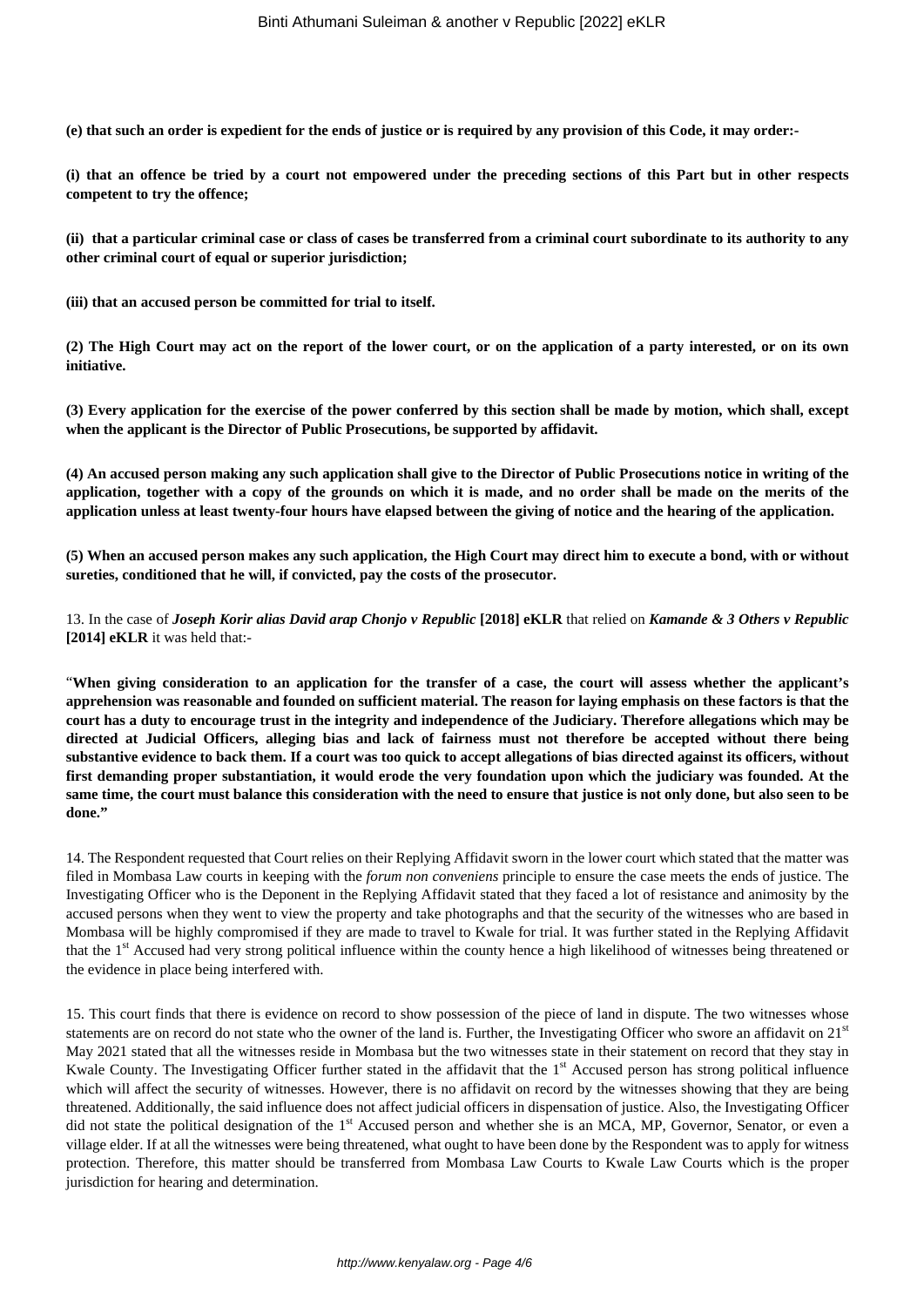# **Whether the cash bail terms can be revised to less punitive amounts and a refund of the balance made to the depositer, 1st Applicant herein**

16. The Applicants in the Supporting Affidavit sworn on 15<sup>th</sup> July 2021 stated that the Honourable Court be pleased to offer revision, set aside and/or quash the order cash bail terms by Honourable Chief Magistrate E. Nyaloti in Mombasa Criminal Case No. E420 of 2021 made on 18<sup>th</sup> March 2021 by revising the same to less punitive amounts and order a refund of the balance to the depositer, 1<sup>st</sup> Applicant herein to enable her cater for her day to day needs noting the financial challenges brought about by the pandemic, she had to make arrangements of raising a cash bail sum of Kshs. 400,000 to cater for both Applicants.

#### 17. In the case of *Harish Mawjee & another v Republic* **[2020] eKLR,** Lesiit, J. held that:-

**"There are certain overarching principles that govern the administration of bail and bond by Courts. First of all, courts have sole discretion to give determinate bond terms and they can impose a combination of terms including supervision of accused released on bail if found necessary. Secondly, bond terms should not be arbitrary, but the court must consider the relevant factors affecting issuance of bond including penalty of offence and the accused ability to meet the bond terms. Thirdly, the bond terms should not be excessive or unreasonable. Fourthly, an accused has right to seek review of bond terms from trial court or high court or appeal. The issue is when an accused can enjoy bail review""**

**"The Bail and Policy Guidelines were developed to give guidance in decisions making on bail in line with the constitutional provisions. The guidelines recognized the need for a balanced approach in preserving the public interest and the right of an accused person to fair trial. On guiding courts in determining reasonable bail terms, the guidelines provided that bail or bond amounts should not be excessive, they should not be far greater than was necessary to guarantee that the accused person would appear for his or her trial, amounts should not be so low that the accused person would be enticed into forfeiting the bail or bond amount and fleeing. Bail or bond conditions should be appropriate to the offence committed and take into account the personal circumstances of the accused person. What was reasonable would be determined by reference to the facts and circumstances prevailing in each case."**

18. Rights of an accused person are provided for by the **Constitution of Kenya, 2010** under **Article 50(2)(a)** which states that every accused person has the right to be presumed innocent until the contrary is proved. Further, **Article 49(1)(h)** provides for entitlement to bail where he can be released on bond or bail on reasonable conditions pending a charge or trial, unless there are compelling reasons not to be released. Therefore, the entitlement to bail exists as a constitutional right and enjoyment of the same can only be limited if there is establishment of exceptional circumstances.

19. Further, **Section 123A** of the **Criminal Procedure Code** provides as follows:-

## **1) Subject to Article 49(1)(h) of the Constitution and notwithstanding section 123, in making a decision on bail and bond, the Court shall have regard to all the relevant circumstances and in particular:-**

**a) the nature or seriousness of the offence;**

**b) the character, antecedents, associations and community ties of the accused person;**

**c) the defendant's record in respect of the fulfillment of obligations under previous grants of bail; and**

**d) the strength of the evidence of his having committed the offence.**

20. The accused persons were charged under **Section 91** of the **Penal Code**, which states:-

**'Any person who, being in actual possession of land without colour of right, holds possession of it, in a manner likely to cause a breach of the peace or reasonable apprehension of a breach of the peace, against a person entitled by law to the possession of the land is guilty of the misdemeanour termed forcible detainer.** '